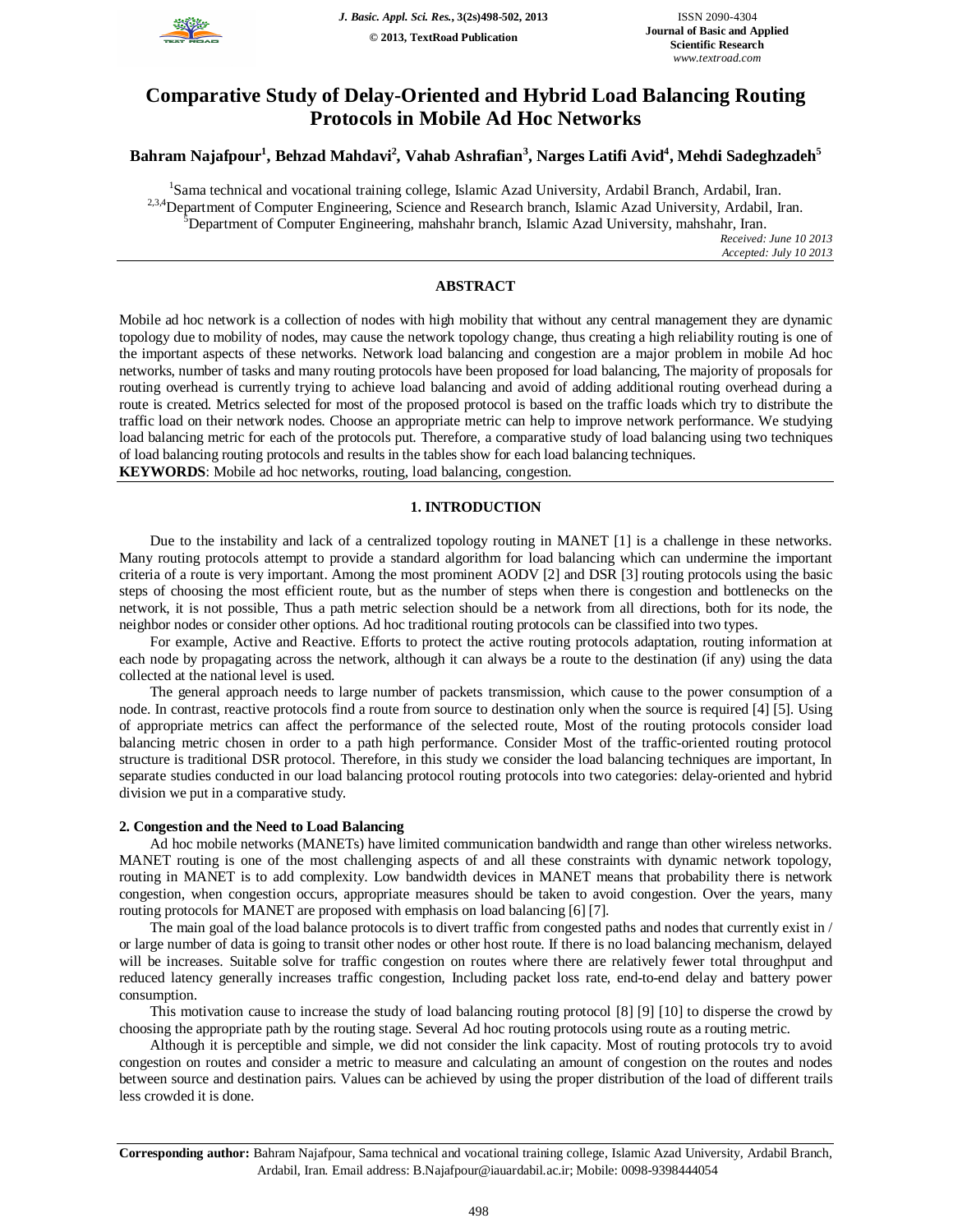# **3. Nodes Load Balancing**

Load balancing is an important part of a fit network. For example, if huge loads to the nodes with low processing capabilities and none of the nodes have to share the load, the result is complex. Potential load imbalance due to the processing / computing power than uniform systems there are, for example many idle nodes and other nodes are also full time. A node with high processing power after finishes its work quickly estimates low load [11]. So there are more needs to node balance.

Multi-path routing can balance the load better than single-path routing in networks Ad hoc, the first choice for the shortest path routing is used. It is possible just for a large number of nodes in the network between any pair of source. It is impossible to build such a system and keeping it affordable for the large number route.

Load balancing by using multiple paths instead of using a short path is improved. Thus a network for better load balancing in distributed multi-path load sharing strategy requires good design [12]. The basic structure of multi-path routing protocol using multi-path routing protocol AOMDV [13] routing is used for the calculation. And can balance the load better than single-path routing protocols to communicate.

#### **4. Optimal Route Selection**

The main question that arises load balancing routing protocols. Optimal path selection for load balancing. Identify nodes that are more active and taking various other parameters can be optimized route network to get better performance. A path is an activity that most packet delivery rate, end-to-end delay is reduced and better throughput between source and destination pairs for the network to. And the direction in which traffic is prevented. So choose the optimal route that can provide better load balance is important. Two paths to consider choosing the optimal path is: Active path and Inactive path.

Active path: ACK message back to the path chosen by the source is sent to the destination node to route the call active. Data source node and the destination send along this path.

Inactive path: the direction in which the activity is to establish the relationship between source and destination pairs, and the nodes along these paths are not optimal. For load balancing and load this route is not considered disabled.

#### **5. Protocol Classifying Based on the Load Balancing**

Over the years, many routing protocols have been proposed Ad hoc load balancing. Most methods of application protocols that are based on load balancing strategies are combined with the route discovery [14].

Low load path, which is usually chosen, may be from source to destination. As shown in (Fig. 1), the routing protocols can generally be divided into two types (based on load balancing) are classified as:



**Fig. 1.** Classification of load balancing routing protocols

#### **5.1. Based Delay**

To prevent node where load balancing is achieved by Delay the link above.

#### **5.2. Based Combination**

Load balancing, is combination of Delay and Traffic characteristics.

#### **6. The Structure of Load Balancing Routing Protocols**

Structure of most of routing protocols is AODV and DSR routing protocol .Routing protocols load balance by considering a suitable structure try to improve performance and suitable load distribution among network nodes. Usually shift inherently routing network and node mobility in mobile networks makes it difficult. Using appropriate routing, thereby transmit and adjust the load on multi-path and congestion control instead of selecting a suitable structure is important.

#### **7. Routing Protocols for Load Balancing in Mobile Ad hoc Networks**

Here we examine load balancing routing protocols. The examination of protocols in this chapter in terms of load balancing techniques and Comparative study and performance evaluation of different ways to balance the load in the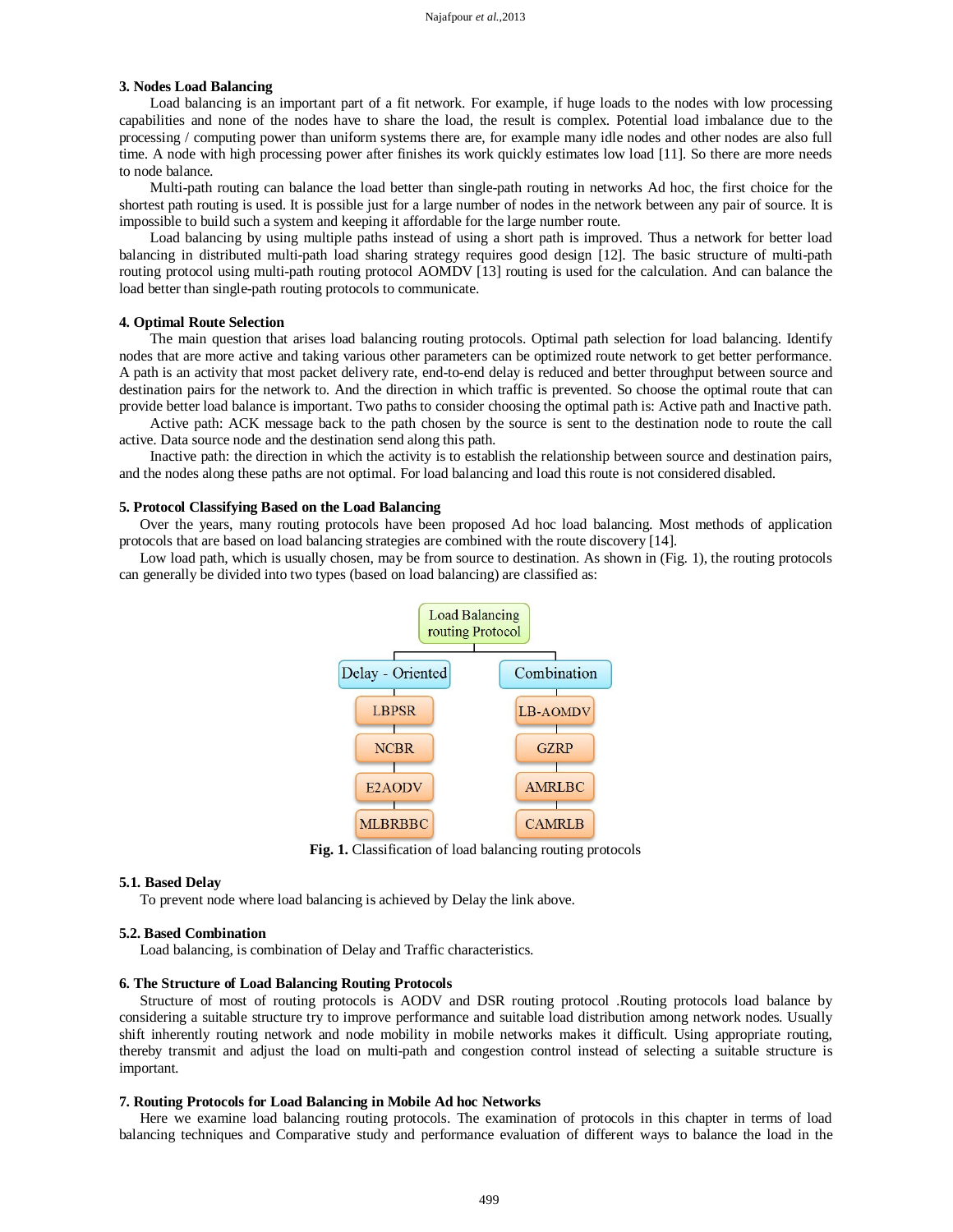proposed protocol are discussed. In this section we examine the selection criteria according to the load balancing techniques.

# **7.1. Delay Oriented Load Balancing Routing Protocols**

In This section, delay-oriented load balancing routing protocols are studied.

# **7.1.1. Using the success rate of packet for load balancing routing**

In this protocol LBPSR [15] (success rate of packet routing, load balancing), a new efficient routing, named load balancing, by using of the success rate of packet routing is proposed. That traffic load balancing using PSR (success rate of packet) MAC layer as a metric to choose the optimal gains. This method makes use of DSR, this protocol to avoid crowded and unstable nodes which are full time; some of the nodes that are located in shortest path with good performance, trying to balance the load on each node are given capacity.

#### **7.1.2. Node-centric load balancing routing protocol**

This protocol NCBR [16] (node-centric load balancing routing) algorithm is similar to AODV does. In This protocol, each node will touch congestion and toothily will be avoided. Diverting of congestion from or other alternative routes that might exist is the responsibility of the network.

The main goal of this protocol is to prevent the formation of new routes through a node is busy and congested. Each node uses to obtain the status of congestion its current size of the queue.

#### **7.1.3. Protocol for load balancing**

This protocol E<sup> $\Delta$ </sup> AODV [17] calculate different routes with links stable routes to avoid congestion. In this protocol, an energy-efficient load balancing mechanisms, given the congestion and energy consumption of the nodes is proposed. Different routes to a destination choose a single path and the less hop count and higher obsolescence of the network provides. In this protocol, each node length interface queue it's to judge if the intermediate node full time changing the Queue interface nodes has been used in the reverse path. Thus, the threshold has been set according to the network load.

# **7.1.4. Multi-path load balancing and congestion control based on rate**

The protocol MLBRBBCC [18] (multi-path load balancing and congestion control based on rate) A method new multipath load balancing and congestion control in communication networks based on the rates provided.in This study on adaptive rate control protocol based on a technique in which the destination node, the estimated rate of intermediate nodes can copy, and with feedback to sender sends the REEP packet.

Source of node data packet to the destination node during the intermediate node sends the data getting, Percent channels productivity and queue lengths at intermediate nodes along the path to a destination can be estimated and transmitted to the destination based on these values congestion status and rate calculation. The estimated rate of the intermediate node sends a RREP to the sender. Sender rate control based on the estimated rate of RREP Packet does.

#### **7.1.5. A comparative study of delay-oriented load routing**

In this section we study the comparison routing protocols are based on a delay-oriented load routing.

| <b>rapic 1.</b> Compares the acia e-oriented road paraneing routing protocols |                               |                              |                              |                |  |  |
|-------------------------------------------------------------------------------|-------------------------------|------------------------------|------------------------------|----------------|--|--|
| <b>Parameters</b>                                                             | <b>LBPSR</b>                  | <b>NCBR</b>                  | E <sup>2</sup> AOIW          | <b>MLBRBCC</b> |  |  |
| Routing path                                                                  | Single path                   | Single path                  | Single path                  | Multi path     |  |  |
| Category                                                                      | Channel access<br>Probability | Traffic size                 | Packet in interface<br>Oueue | Node delay     |  |  |
| <b>Traditional protocol used</b>                                              | <b>DSR</b>                    | <b>AODV</b>                  | <b>AODV</b>                  |                |  |  |
| Neighboring load                                                              | <b>Yes</b>                    | Yes                          | Yes                          | No.            |  |  |
| <b>Load balancing used</b>                                                    | Node                          | Node                         | Node                         | Node           |  |  |
| Interface queue                                                               | Yes                           | Yes                          | Yes                          | Yes            |  |  |
| Metric used                                                                   | <b>Packet Success Rate</b>    | Current congestion<br>status | interface<br>queue length    | Rate control   |  |  |
| <b>Routing structure</b>                                                      | Reactive                      | Reactive                     | Reactive                     |                |  |  |
| <b>Load balancing effect</b>                                                  | <b>Network</b>                | Intermediate nodes           | <b>Network</b>               | <b>Network</b> |  |  |
| Complexity of capturing load                                                  | High                          | Low                          | High                         | High           |  |  |
| <b>Consideration</b><br><b>Load balancing</b>                                 | <b>Destination Based</b>      | Source Based                 | Source Based                 | Source Based   |  |  |

**Table 1.** Compares the delay-oriented load balancing routing protocols

# **7.2. A Comparative Study of Combined Routing**

In this section we study the comparison routing protocols are based on a combination routing.

# **7.2.1. Multiple path routing mechanism**

Protocol LB-AOMDV [19] (multi-path routing mechanism) by using of multi-path routing and traffic distribution on actively routing and less congestion, trying to distribute of the load balancing across all the nodes in the network. Present protocol with a new metric that buffer size is provides better load balancing.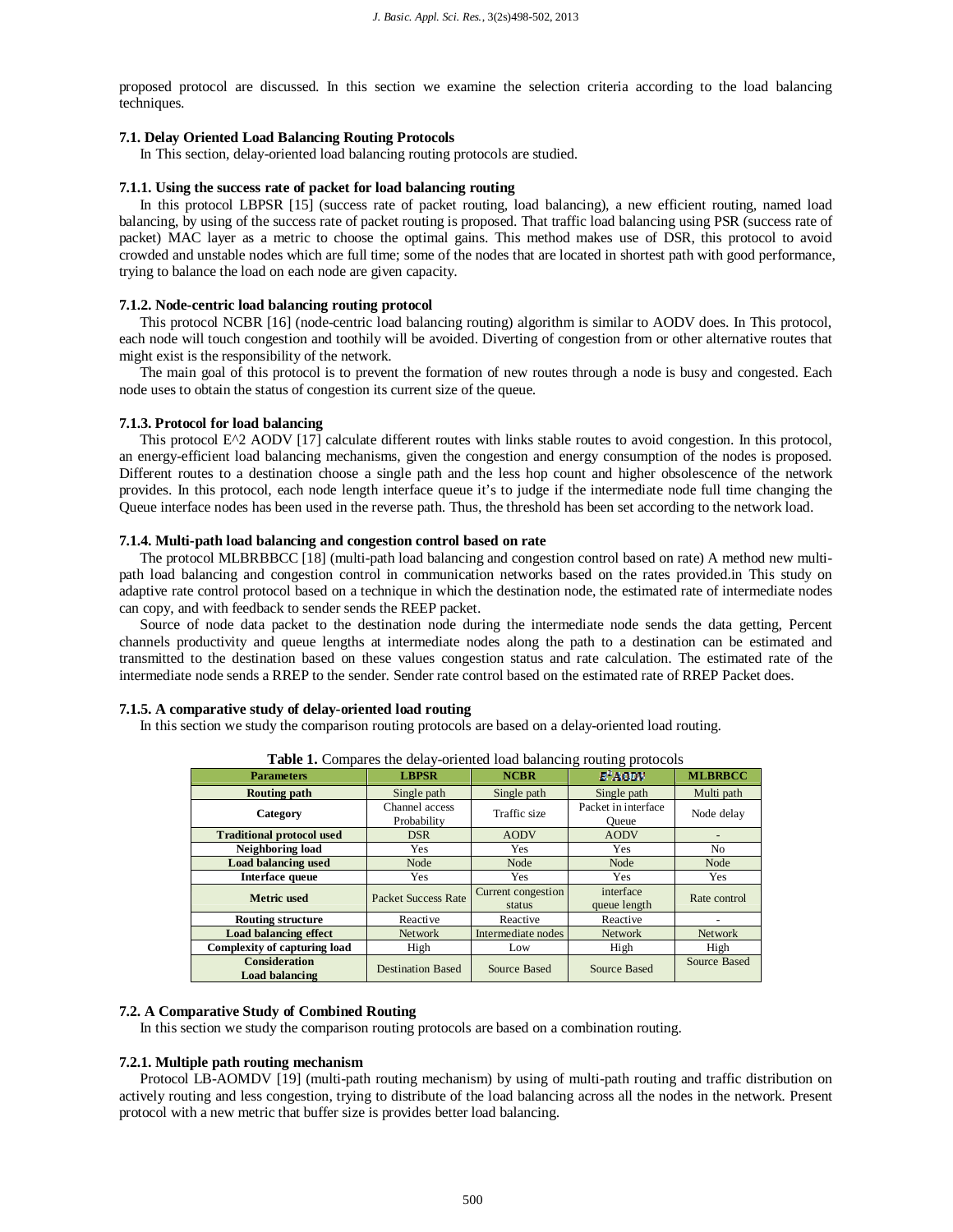# **7.2.2. Adaptive Multi-path routing for load balancing**

This algorithm AMRLBC [20] (adaptive multi-path routing, load balancing) multi-path routes, measure routes of the various fail-safe. A different path with fail-safe contains a node with more battery power, minimum load and remaining battery power. When average load in the present links increase and the remaining battery power of a node is less than a threshold, Traffic distribution over multi-path routes discrete congestion is to reduce the traffic load on the link.

# **7.2.3. Adaptive congestion multi-path routing for load balancing**

Protocol CAMRLB [21] (adaptive multi-path routing, congestion) is presented to avoid congestion. In this method, when the average link load increases beyond the defined threshold and the available bandwidth and reduce energy remains under the threshold, Traffic over different routes fail-safe in order to reduce the traffic load on the link is congested distribution. Metrics calculated in this algorithm: calculate the available bandwidth, estimated load and estimated remaining battery power.

#### **7.2.4. Load balancing in genetic territorial routing protocol for MANET**

Genetic territorial routing protocol [22] is extension combining routing protocol ZRP by using of genetic algorithm. GZRP by using of GA in IERP and BRP part of ZRP represents limited collection of alternative paths for distension in order to network load balancing and stability during link refraction/node in intuition path processing. GZRP for its action achieve good result in comparison with ZRP scale.

In this approach, GZAR create alternative paths GA with genetic activity according to network topologic data, to preserve number of moderated paths that are used to reduce path end to end correlation and delay. These alternative paths that have been created by G pocket distribution are used to several paths for network balancing. GZRP like ZRP when destination node acts within zone routing source nodes (or routing schedule) pay attention to improve 11% or 14% according to mobility and criterion. The proposed approach has represented nature of load balancing and nature of lapse tolerance whole of alternative paths without any needs to path intuitions.

#### **7.2.5. Comparative studying of combined routing**

This section is a comparative study of combined routing.

| <b>Parameters</b>                | <b>LB-AOMDV</b>               | <b>GZRP</b>                   | <b>AMRLBC</b>  | <b>CAMRLB</b> |  |  |
|----------------------------------|-------------------------------|-------------------------------|----------------|---------------|--|--|
| <b>Routing path</b>              | Multi path                    | Multi path                    | Multi path     | Multi path    |  |  |
| Category                         | Packets in<br>Interface queue | Channel access<br>Probability | Traffic size   | Traffic size  |  |  |
| <b>Traditional protocol used</b> | <b>AOMDV</b>                  | <b>ZRP</b>                    | <b>AOMDV</b>   | <b>OMRB</b>   |  |  |
| Neighboring load                 | Yes                           | Yes                           | Yes            | Yes           |  |  |
| <b>Load balancing used</b>       | Node                          | Node                          | Link-Node      | Link-Node     |  |  |
| Interface queue                  | Yes                           | No.                           | Yes            | Yes           |  |  |
| <b>Metric</b> used               | <b>Buffer</b> size            | Alternative routes            | fail-safe      | fail-safe     |  |  |
| <b>Routing structure</b>         | Reactive                      | Hierarchical                  | Reactive       | Reactive      |  |  |
| <b>Load balancing effect</b>     | <b>Network</b>                | <b>Network</b>                | <b>Network</b> | Network       |  |  |
| Complexity of capturing load     | Low                           | High                          | High           | High          |  |  |
| <b>Consideration</b>             | Destination                   | Destination                   | Intermediate   | Intermediate  |  |  |
| <b>Load balancing</b>            | <b>Based</b>                  | <b>Based</b>                  | nodes          | nodes         |  |  |

**Table 2.** Compares the combination load balancing routing protocols

#### **8. Conclusions**

Routing problem in the MANET is a challenging issue. How to select multiple paths and load proper distribution of these path ways is important. The purpose of load balancing increased capacity and fault tolerance of networks. Load balancing is optimal resource utilization, maximize throughput, minimize response time and avoid overload.

Paths select for load balancing and consider the effectiveness and sustainability of the network will result in an appropriate metric. These Paths leads to better delivery of packets and end to end delay is reduced. The controversy surrounding the nodes to balance the load on the network should be considered.

Our main focus is on the study protocol load balancing mechanism compared to distribute traffic over multiple active paths between selected pairs of source and destination. Many of the algorithms for load balancing routing protocols DSR, AODV for load balancing routing. Hence, load balancing routing protocols using different metrics to the traffic distribution among the network nodes. Criteria considered in most protocols to distribute the load on the paths chosen number of hops, buffer size and battery power remaining.

# **REFERENCES**

- [1] Mobile Ad-hoc Networks, http//:www.ietf.org/html.charters/manetcharter.html
- [2] Charles, E.P. and M.R. Elizabeth, Ad Hoc On-Demand Distance Vector Routing, Proceedings of IEEE Workshop on Mobile Computing Systems and Applications, 1999. P. 90-100.